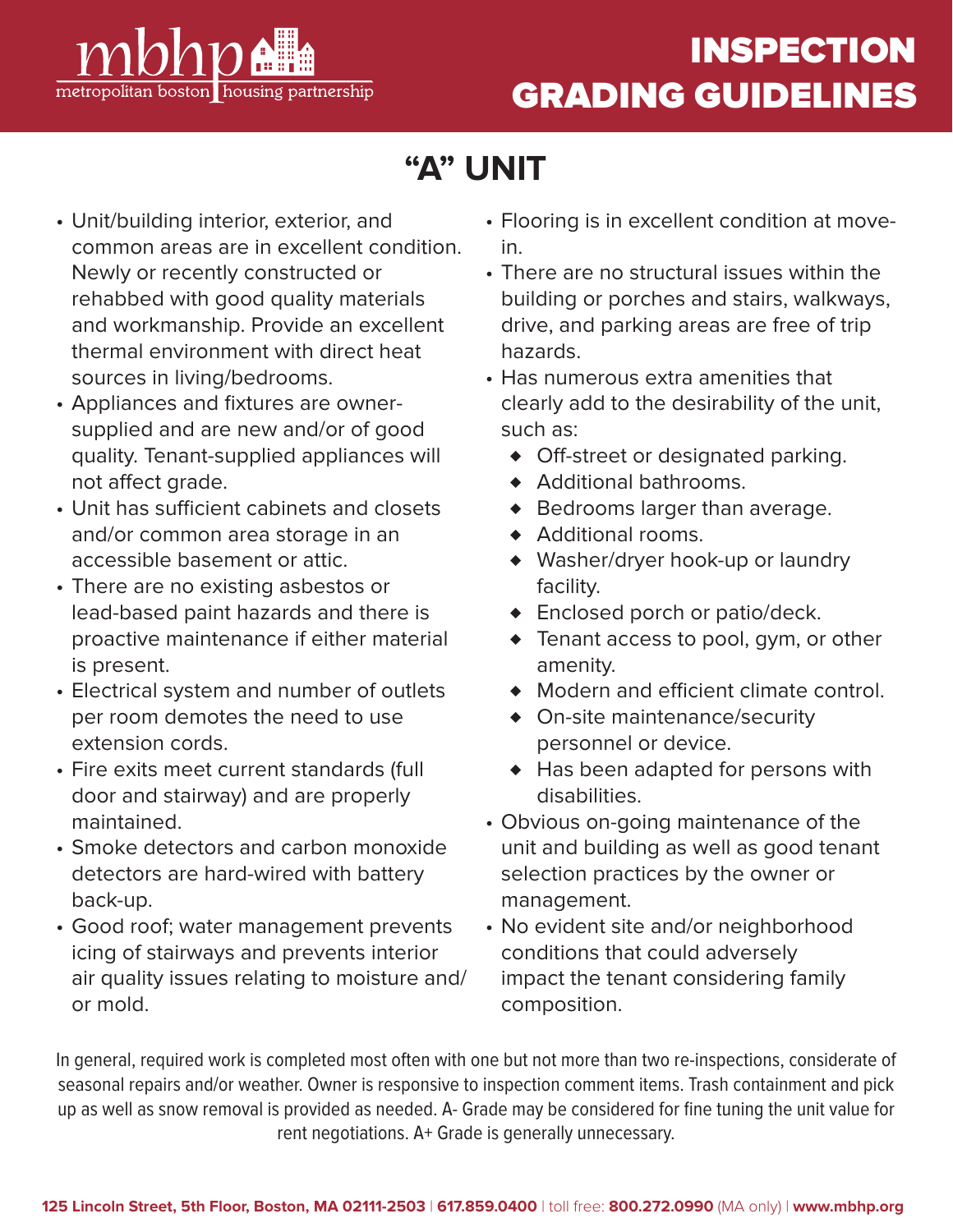

# **"B" UNIT**

- Recent renovation including interior, exterior, and common area spaces with average quality materials does not substantially increase the overall value of the unit or building.
- Overall condition of the unit/building is above average and provides a better than average thermal environment (windows, direct heat sources in each living/sleeping room). If indirect heat sources are utilized, the owner is receptive to utilizing options such as louvered doors and/or ceiling fans if needed.
- Unit/building is in good condition. Appliances, fixtures, and other features are modern and fully functional.
- Smoke detectors and carbon monoxide detectors are hard-wired with battery back-up.
- Fire exits and smoke detectors may pre-exist current standards but are well maintained and are functional to meet the needs of the occupants considerate of the family composition.
- Carbon monoxide detectors are properly located and maintained.
- Electrical system and number of outlets may pre-exist current standards, but are adequate to demote the use of extension cords.
- Any asbestos and/or lead based paint is proactively maintained.
- Unit/building is free of evidence of excess moisture, mold, and/or interior air quality issues. (Older homes with stone/brick foundations may exhibit some limited water penetration in the basement at times.)
- Has at least one extra feature that adds to desirability (porch, yard, security system, near recreational area or other facility, extra-large rooms, adequate closets and/or storage).
- Site conditions are adequate but some neighborhood conditions may exist but do not pose an imminent risk to the tenant/family.
- Owner may or may not occupy the property but posts emergency contact and is responsive.
- Services such as trash pickup and snow removal are adequate.

Could otherwise be an "A" unit except for the quality of renovation work and/or the need for more aggressive preventive maintenance; perhaps would be an A unit if the appliances or utilities were owner supplied.

B units are of above-average quality and are generally well maintained (Example: A C+ unit that has been adapted for a person with disabilities.) Often two or sometimes three re-inspections are required to complete required repairs, but rent withholds for inspection non-compliance are not routine.

B+ grade may be used when a reasonable combination of B factors and A Grade extra amenities are present. At minimum, this grade must be met for consideration for HCVP Project-Based assistance. Direct heat sources are required for B+ grade criteria.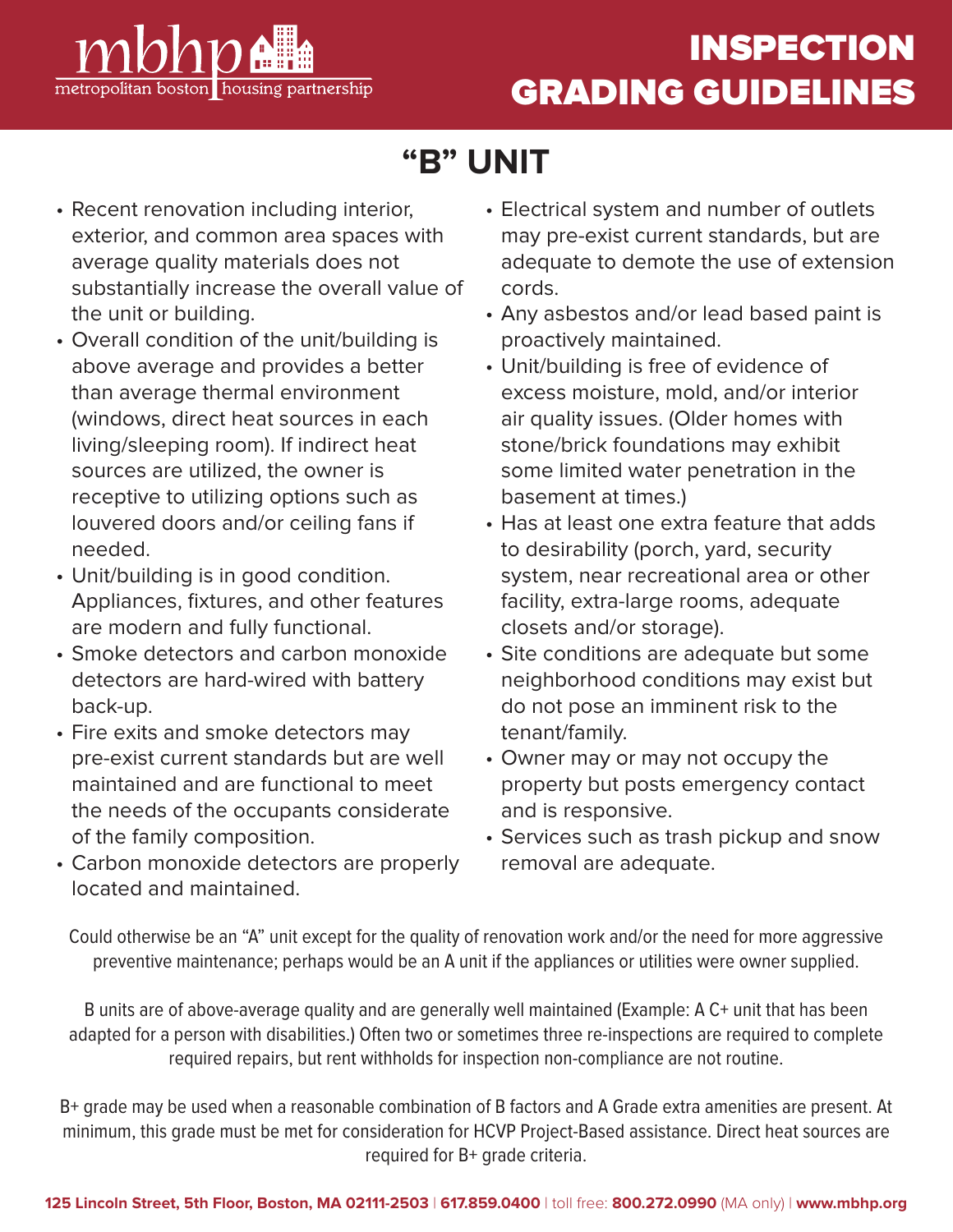

# **INSPECTION** GRADING GUIDELINES

### **"C" UNIT**

- Unit is in fair condition, but with normal wear and tear, two or more HQS fail items will likely occur within the inspection pass date and the next annual inspection.
- Appliances and unit features are dated but functional.
- The electrical system is adequate but lacking sufficient outlets to demote the use of extension cords.
- Fire exits and smoke detector systems are adequate and functional considerate of the family composition.
- Carbon monoxide detectors are properly located and maintained.
- Maintenance appears to be performed on an as-needed basis with little or no evidence of preventive maintenance. Tenant selection and screening may be minimal. The unit may not be well prepared between tenants.
- Common areas are often lacking sufficient lighting and cleaning.
- The thermal environment is average or somewhat below average with old windows and/or older, less efficient heating system, likely to result in higher utility costs.
- If present, asbestos and/or lead based paint is not proactively maintained but owner will cooperate if required.
- The condition of porches, stairs, and walkways may show signs of age and may require repairs.
- Trash containers may be lacking and the basement may contain excess debris and some old appliances that need to be discarded.
- The possibility of pest infestation exists.
- Gutters/downspouts may be lacking, damaged, or missing and the roof may be nearing the end of its service life.
- Site and neighborhood conditions exist but do not directly impact the tenant/ family and the owner is willing to or has taken preventive safety measures.

While some C Grade units appear sparse but solid, some others may appear to have once been beautiful apartments. In a lower end C unit the effects of tenant wear and tear are evident. It is likely that three or more re-inspections may be required and rent withholds are not uncommon. A C unit grade represents a solid average rental unit. C+ Grades may be used to fine tune the unit value for rent negotiations, but C- Grades may not be used as they are too prone to subjective compromises and frequently become a D Grade before the next annual inspection. Inspectors must give guidance to achieving at minimum a C Grade.